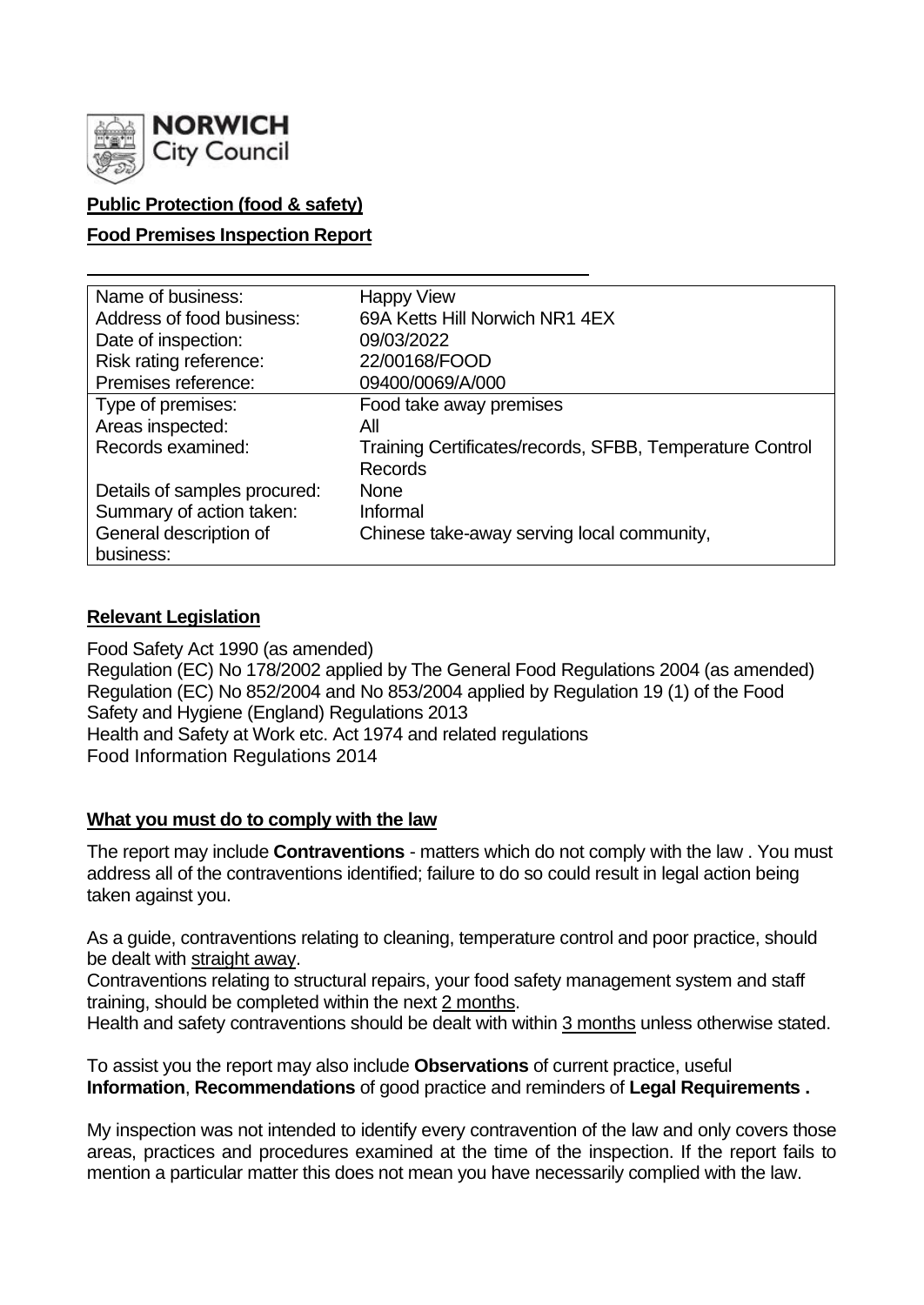# **FOOD SAFETY**

### **How we calculate your Food Hygiene Rating:**

The food safety section has been divided into the three areas which you are scored against for the hygiene rating: 1. food hygiene and safety procedures, 2. structural requirements and 3. confidence in management/control procedures. Each section begins with a summary of what was observed and the score you have been given. Details of how these scores combine to produce your overall food hygiene rating are shown in the table.

| <b>Compliance Area</b>                     |          |    |                | <b>You Score</b> |           |    |           |    |          |  |  |
|--------------------------------------------|----------|----|----------------|------------------|-----------|----|-----------|----|----------|--|--|
| Food Hygiene and Safety                    |          |    |                | $\overline{0}$   | 5         | 10 | 15        | 20 | 25       |  |  |
| <b>Structure and Cleaning</b>              |          |    |                | $\overline{0}$   | 5         | 10 | 15        | 20 | 25       |  |  |
| Confidence in management & control systems |          |    | $\overline{0}$ | 5                | 10        | 15 | 20        | 30 |          |  |  |
|                                            |          |    |                |                  |           |    |           |    |          |  |  |
| <b>Your Total score</b>                    | $0 - 15$ | 20 | $25 - 30$      |                  | $35 - 40$ |    | $45 - 50$ |    | > 50     |  |  |
| <b>Your Worst score</b>                    | 5        | 10 | 10             |                  | 15        |    | 20        |    |          |  |  |
|                                            |          |    |                |                  |           |    |           |    |          |  |  |
| <b>Your Rating is</b>                      | 5        | 4  |                | 3                | 2         |    |           |    | $\Omega$ |  |  |

Your Food Hygiene Rating is 4 - a good standard



## **1. Food Hygiene and Safety**

Food hygiene standards are high. You demonstrated a very good standard of compliance with legal requirements. You have safe food handling practices and procedures and all the necessary control measures to prevent cross-contamination are in place. Some minor contraventions require your attention. **(Score 5)**

### Contamination risks

**Contravention** The following exposed food to the general risk of cross-contamination with bacteria or allergens or its physical contamination with dirt, foreign objects or chemicals:

- uncovered foods awaiting further processing in main kitchen.
- containers of food sited directly on foods below

### Hand-washing

**Contravention** The following indicated that hand-washing was not suitably managed::

• the wash hand basin was obstructed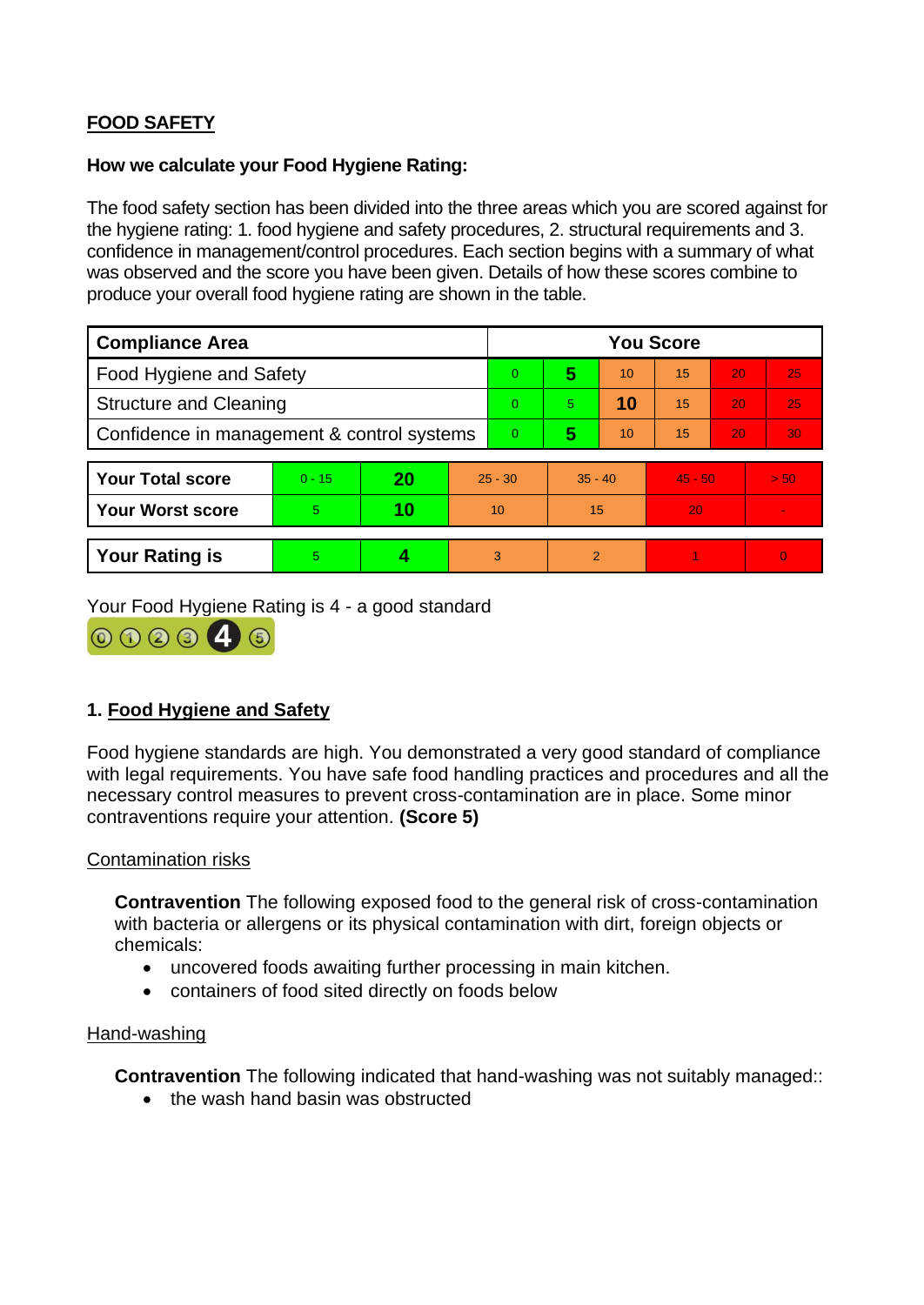# **2. Structure and Cleaning**

The structure facilities and standard of cleaning and maintenance are of a generally satisfactory standard but there are some repairs and/or improvements which are required in order for you to comply with the law. Pest control and waste disposal provisions are adequate. The contraventions require your attention; although not critical to food safety they may become so if not addressed. **(Score 10)**

## Cleaning of Structure

**Contravention** The following items were dirty and require more frequent and thorough cleaning:

- floor/wall junctions
- around equipment feet
- high level cleaning
- ceiling

**Contravention** The following items could not be effectively cleaned and must be covered or made non-absorbent:

• chipped dented wooden architrave

### **Maintenance**

**Contravention** The following had not been suitably maintained and must be repaired or replaced:

- wall surfaces
- floor surfaces

## **3. Confidence in Management**

A food safety management system is in place and you demonstrate a very good standard of compliance with the law. You have a good track record. There are some minor contraventions which require your attention.Your records are appropriate and generally maintained. Your staff are suitably supervised and trained. You have a good track record. There are some minor contraventions which require your attention. **(Score 5)**

### Proving Your Arrangements are Working Well

**Contravention** You are not working to the following safe methods in your SFBB pack:

• training records / supplier lists

### **Traceability**

**Observation** Your records were such that food could easily be traced back to its supplier.

### **Training**